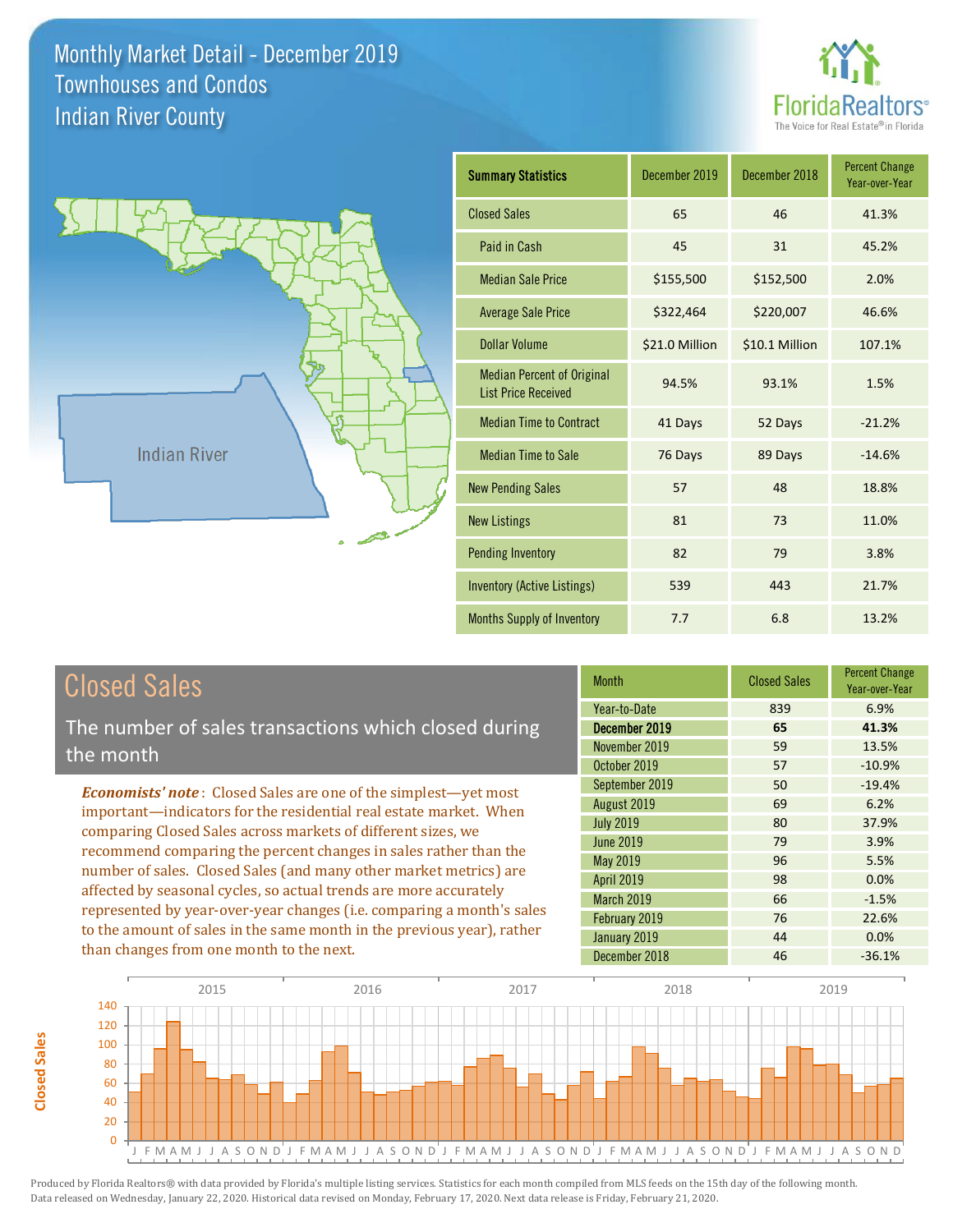

### September 2019 *Economists' note* : Cash Sales can be a useful indicator of the extent to which investors are participating in the market. Why? Investors are far more likely to have the funds to purchase a home available up front, Cash Sales The number of Closed Sales during the month in which buyers exclusively paid in cash

whereas the typical homebuyer requires a mortgage or some other form of financing. There are, of course, many possible exceptions, so this statistic should be interpreted with care.

| Month             | <b>Cash Sales</b> | <b>Percent Change</b><br>Year-over-Year |
|-------------------|-------------------|-----------------------------------------|
| Year-to-Date      | 586               | 7.1%                                    |
| December 2019     | 45                | 45.2%                                   |
| November 2019     | 44                | 22.2%                                   |
| October 2019      | 34                | 3.0%                                    |
| September 2019    | 38                | 5.6%                                    |
| August 2019       | 49                | 28.9%                                   |
| <b>July 2019</b>  | 51                | 18.6%                                   |
| <b>June 2019</b>  | 50                | $-10.7%$                                |
| May 2019          | 72                | 12.5%                                   |
| <b>April 2019</b> | 68                | $-9.3%$                                 |
| <b>March 2019</b> | 47                | $-4.1%$                                 |
| February 2019     | 57                | 26.7%                                   |
| January 2019      | 31                | $-24.4%$                                |
| December 2018     | 31                | $-41.5%$                                |



## Cash Sales as a Percentage of Closed Sales

The percentage of Closed Sales during the month which were Cash Sales

*Economists' note* : This statistic is simply another way of viewing Cash Sales. The remaining percentages of Closed Sales (i.e. those not paid fully in cash) each month involved some sort of financing, such as mortgages, owner/seller financing, assumed loans, etc.

| <b>Month</b>      | <b>Percent of Closed</b><br>Sales Paid in Cash | <b>Percent Change</b><br>Year-over-Year |
|-------------------|------------------------------------------------|-----------------------------------------|
| Year-to-Date      | 69.8%                                          | 0.1%                                    |
| December 2019     | 69.2%                                          | 2.7%                                    |
| November 2019     | 74.6%                                          | 7.8%                                    |
| October 2019      | 59.6%                                          | 15.5%                                   |
| September 2019    | 76.0%                                          | 30.8%                                   |
| August 2019       | 71.0%                                          | 21.4%                                   |
| <b>July 2019</b>  | 63.8%                                          | $-13.9%$                                |
| <b>June 2019</b>  | 63.3%                                          | $-14.1%$                                |
| May 2019          | 75.0%                                          | 6.7%                                    |
| <b>April 2019</b> | 69.4%                                          | $-9.3%$                                 |
| <b>March 2019</b> | 71.2%                                          | $-2.6%$                                 |
| February 2019     | 75.0%                                          | 3.3%                                    |
| January 2019      | 70.5%                                          | $-24.4%$                                |
| December 2018     | 67.4%                                          | $-8.4%$                                 |

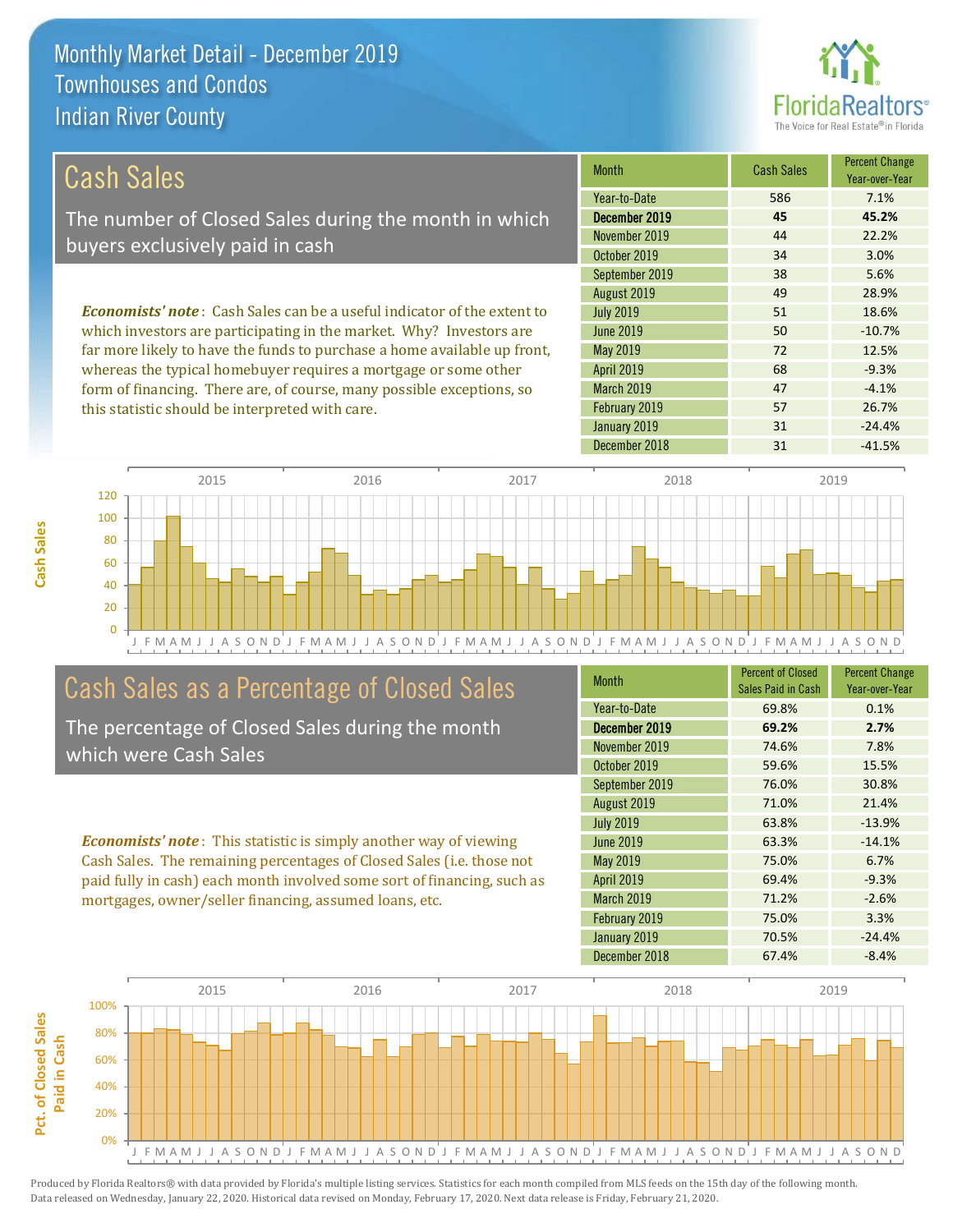

## Median Sale Price

The median sale price reported for the month (i.e. 50% of sales were above and 50% of sales were below)

*Economists' note* : Median Sale Price is our preferred summary statistic for price activity because, unlike Average Sale Price, Median Sale Price is not sensitive to high sale prices for small numbers of homes that may not be characteristic of the market area. Keep in mind that median price trends over time are not always solely caused by changes in the general value of local real estate. Median sale price only reflects the values of the homes that *sold* each month, and the mix of the types of homes that sell can change over time.

| <b>Month</b>      | <b>Median Sale Price</b> | <b>Percent Change</b><br>Year-over-Year |
|-------------------|--------------------------|-----------------------------------------|
| Year-to-Date      | \$160,000                | 8.8%                                    |
| December 2019     | \$155,500                | 2.0%                                    |
| November 2019     | \$157,500                | $-5.1%$                                 |
| October 2019      | \$140,000                | $-11.4%$                                |
| September 2019    | \$153,500                | 7.9%                                    |
| August 2019       | \$155,000                | 2.0%                                    |
| <b>July 2019</b>  | \$154,250                | 5.3%                                    |
| <b>June 2019</b>  | \$152,900                | $-9.0%$                                 |
| May 2019          | \$204,000                | 45.7%                                   |
| <b>April 2019</b> | \$184,250                | 7.1%                                    |
| March 2019        | \$175,000                | 34.6%                                   |
| February 2019     | \$143,750                | 10.6%                                   |
| January 2019      | \$143,500                | 12.5%                                   |
| December 2018     | \$152,500                | 10.1%                                   |



## Average Sale Price

The average sale price reported for the month (i.e. total sales in dollars divided by the number of sales)

*Economists' note* : Usually, we prefer Median Sale Price over Average Sale Price as a summary statistic for home prices. However, Average Sale Price does have its uses—particularly when it is analyzed alongside the Median Sale Price. For one, the relative difference between the two statistics can provide some insight into the market for higher-end homes in an area.

| Month            | <b>Average Sale Price</b> | <b>Percent Change</b><br>Year-over-Year |
|------------------|---------------------------|-----------------------------------------|
| Year-to-Date     | \$282,128                 | 10.0%                                   |
| December 2019    | \$322,464                 | 46.6%                                   |
| November 2019    | \$288,381                 | $-13.7%$                                |
| October 2019     | \$223,657                 | $-23.0%$                                |
| September 2019   | \$216,370                 | 4.0%                                    |
| August 2019      | \$211,180                 | $-9.7%$                                 |
| <b>July 2019</b> | \$285,630                 | 29.3%                                   |
| <b>June 2019</b> | \$298,420                 | 10.5%                                   |
| <b>May 2019</b>  | \$298,964                 | 44.5%                                   |
| April 2019       | \$346,117                 | $-7.9%$                                 |
| March 2019       | \$309,866                 | 64.1%                                   |
| February 2019    | \$217,632                 | $-9.8%$                                 |
| January 2019     | \$330,802                 | 36.9%                                   |
| December 2018    | \$220,007                 | 17.5%                                   |



**Average Sale Price**

Average Sale Price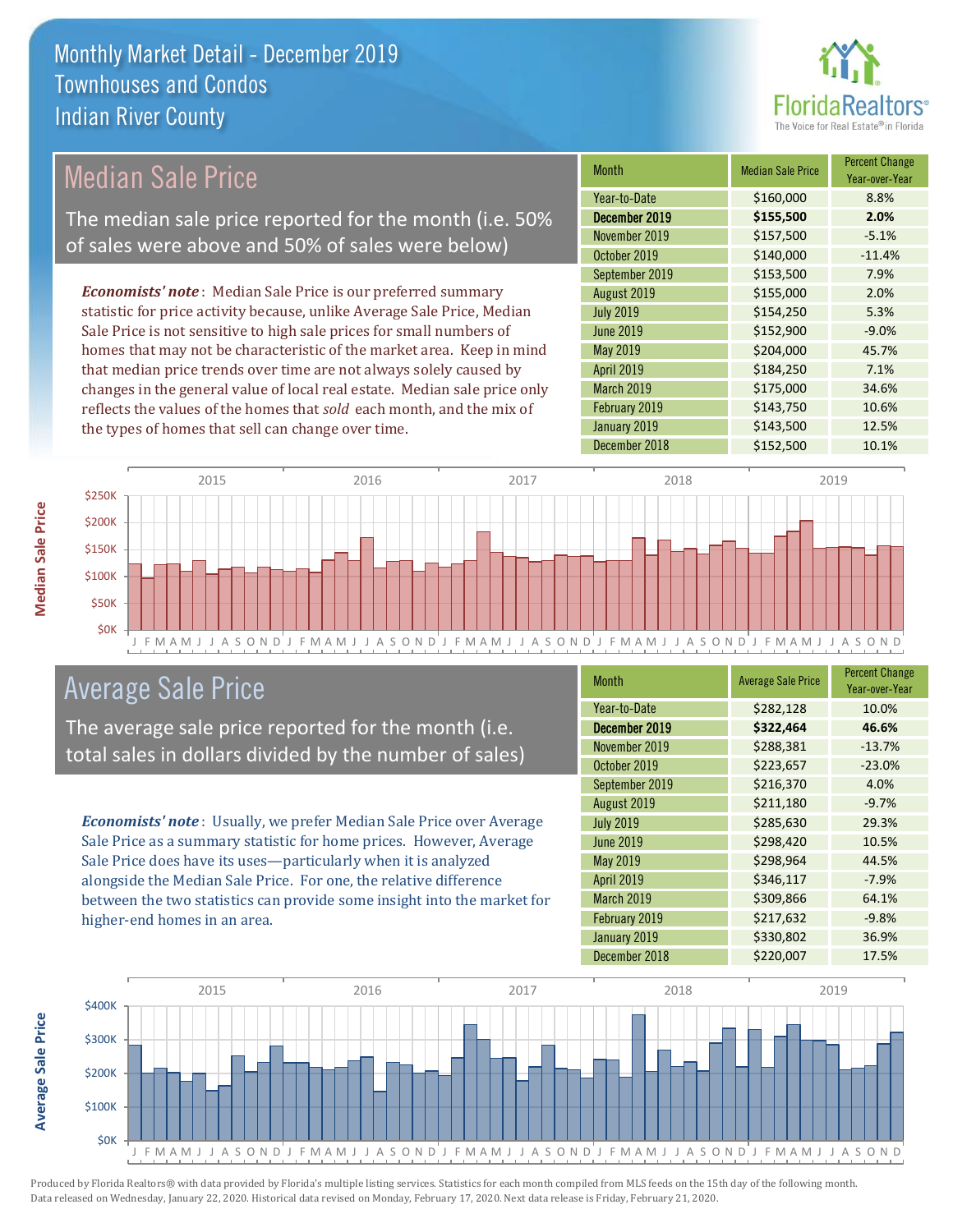

## ollar Volume

The sum of the sale prices for all sales which closed during the month

*Economists' note* : Dollar Volume is simply the sum of all sale prices in a given time period, and can quickly be calculated by multiplying Closed Sales by Average Sale Price. It is a strong indicator of the health of the real estate industry in a market, and is of particular interest to real estate professionals, investors, analysts, and government agencies. Potential home sellers and home buyers, on the other hand, will likely be better served by paying attention to trends in the two components of Dollar Volume (i.e. sales and prices) individually.

| <b>Month</b>      | Dollar Volume   | <b>Percent Change</b><br>Year-over-Year |
|-------------------|-----------------|-----------------------------------------|
| Year-to-Date      | \$236.7 Million | 17.5%                                   |
| December 2019     | \$21.0 Million  | 107.1%                                  |
| November 2019     | \$17.0 Million  | $-2.1%$                                 |
| October 2019      | \$12.7 Million  | $-31.4%$                                |
| September 2019    | \$10.8 Million  | $-16.1%$                                |
| August 2019       | \$14.6 Million  | $-4.2%$                                 |
| <b>July 2019</b>  | \$22.9 Million  | 78.3%                                   |
| <b>June 2019</b>  | \$23.6 Million  | 14.9%                                   |
| May 2019          | \$28.7 Million  | 52.4%                                   |
| <b>April 2019</b> | \$33.9 Million  | $-7.9%$                                 |
| March 2019        | \$20.5 Million  | 61.6%                                   |
| February 2019     | \$16.5 Million  | 10.6%                                   |
| January 2019      | \$14.6 Million  | 36.9%                                   |
| December 2018     | \$10.1 Million  | $-24.9%$                                |



## Median Percent of Original List Price Received

The median of the sale price (as a percentage of the original list price) across all properties selling during the month

*Economists' note* : The Median Percent of Original List Price Received is useful as an indicator of market recovery, since it typically rises as buyers realize that the market may be moving away from them and they need to match the selling price (or better it) in order to get a contract on the house. This is usually the last measure to indicate a market has shifted from down to up, so it is what we would call a *lagging* indicator.

| <b>Month</b>      | Med. Pct. of Orig.<br><b>List Price Received</b> | <b>Percent Change</b><br>Year-over-Year |
|-------------------|--------------------------------------------------|-----------------------------------------|
| Year-to-Date      | 93.6%                                            | $-0.8%$                                 |
| December 2019     | 94.5%                                            | 1.5%                                    |
| November 2019     | 93.7%                                            | $-0.7%$                                 |
| October 2019      | 94.3%                                            | 0.0%                                    |
| September 2019    | 93.2%                                            | $-0.6%$                                 |
| August 2019       | 92.6%                                            | $-2.0%$                                 |
| <b>July 2019</b>  | 93.1%                                            | $-0.6%$                                 |
| June 2019         | 92.4%                                            | $-1.1%$                                 |
| May 2019          | 93.8%                                            | $-1.7%$                                 |
| <b>April 2019</b> | 93.6%                                            | $-2.2%$                                 |
| March 2019        | 93.2%                                            | $-1.9%$                                 |
| February 2019     | 93.9%                                            | 0.0%                                    |
| January 2019      | 94.9%                                            | $-0.3%$                                 |
| December 2018     | 93.1%                                            | $-2.9%$                                 |

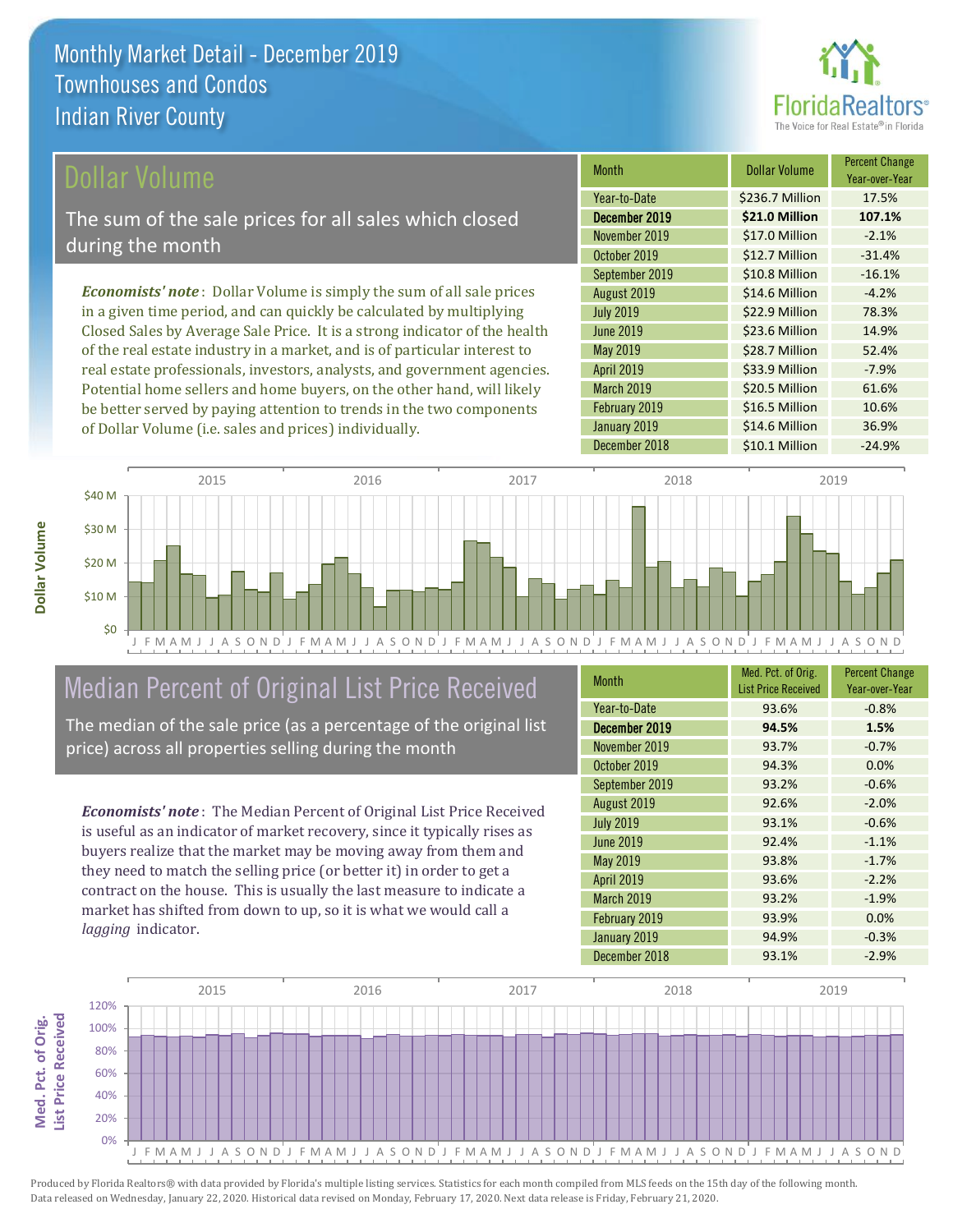

## Median Time to Contract

The median number of days between the listing date and contract date for all Closed Sales during the month

*Economists' note* : Like Time to Sale, Time to Contract is a measure of the length of the home selling process calculated for sales which closed during the month. The difference is that Time to Contract measures the number of days between the initial listing of a property and the signing of the contract which eventually led to the closing of the sale. When the gap between Median Time to Contract and Median Time to Sale grows, it is usually a sign of longer closing times and/or declining numbers of cash sales.

| <b>Month</b>      | <b>Median Time to</b><br>Contract | <b>Percent Change</b><br>Year-over-Year |
|-------------------|-----------------------------------|-----------------------------------------|
| Year-to-Date      | 59 Days                           | 20.4%                                   |
| December 2019     | 41 Days                           | $-21.2%$                                |
| November 2019     | 64 Days                           | $-5.9%$                                 |
| October 2019      | 52 Days                           | $-44.1%$                                |
| September 2019    | 106 Days                          | 158.5%                                  |
| August 2019       | 57 Days                           | $-5.0%$                                 |
| <b>July 2019</b>  | 84 Days                           | $-2.3%$                                 |
| <b>June 2019</b>  | 50 Days                           | 31.6%                                   |
| May 2019          | 56 Days                           | 47.4%                                   |
| <b>April 2019</b> | 40 Days                           | 8.1%                                    |
| March 2019        | 67 Days                           | 63.4%                                   |
| February 2019     | 79 Days                           | 79.5%                                   |
| January 2019      | 58 Days                           | 7.4%                                    |
| December 2018     | 52 Days                           | 13.0%                                   |



## Median Time to Sale

**Median Time to** 

**Median Time to** 

The median number of days between the listing date and closing date for all Closed Sales during the month

*Economists' note* : Time to Sale is a measure of the length of the home selling process, calculated as the number of days between the initial listing of a property and the closing of the sale. *Median* Time to Sale is the amount of time the "middle" property selling this month was on the market. That is, 50% of homes selling this month took *less* time to sell, and 50% of homes took *more* time to sell. Median Time to Sale gives a more accurate picture than Average Time to Sale, which can be skewed upward by small numbers of properties taking an abnormally long time to sell.

| <b>Month</b>      | <b>Median Time to Sale</b> | <b>Percent Change</b><br>Year-over-Year |
|-------------------|----------------------------|-----------------------------------------|
| Year-to-Date      | 101 Days                   | 7.4%                                    |
| December 2019     | 76 Days                    | $-14.6%$                                |
| November 2019     | 99 Days                    | $-13.9%$                                |
| October 2019      | 97 Days                    | $-24.2%$                                |
| September 2019    | 161 Days                   | 98.8%                                   |
| August 2019       | 86 Days                    | $-20.4%$                                |
| <b>July 2019</b>  | 128 Days                   | 4.9%                                    |
| <b>June 2019</b>  | 93 Days                    | 14.8%                                   |
| May 2019          | 99 Days                    | 20.7%                                   |
| <b>April 2019</b> | 88 Days                    | 11.4%                                   |
| <b>March 2019</b> | 101 Days                   | 31.2%                                   |
| February 2019     | 101 Days                   | 27.8%                                   |
| January 2019      | 95 Days                    | 0.0%                                    |
| December 2018     | 89 Days                    | 9.9%                                    |

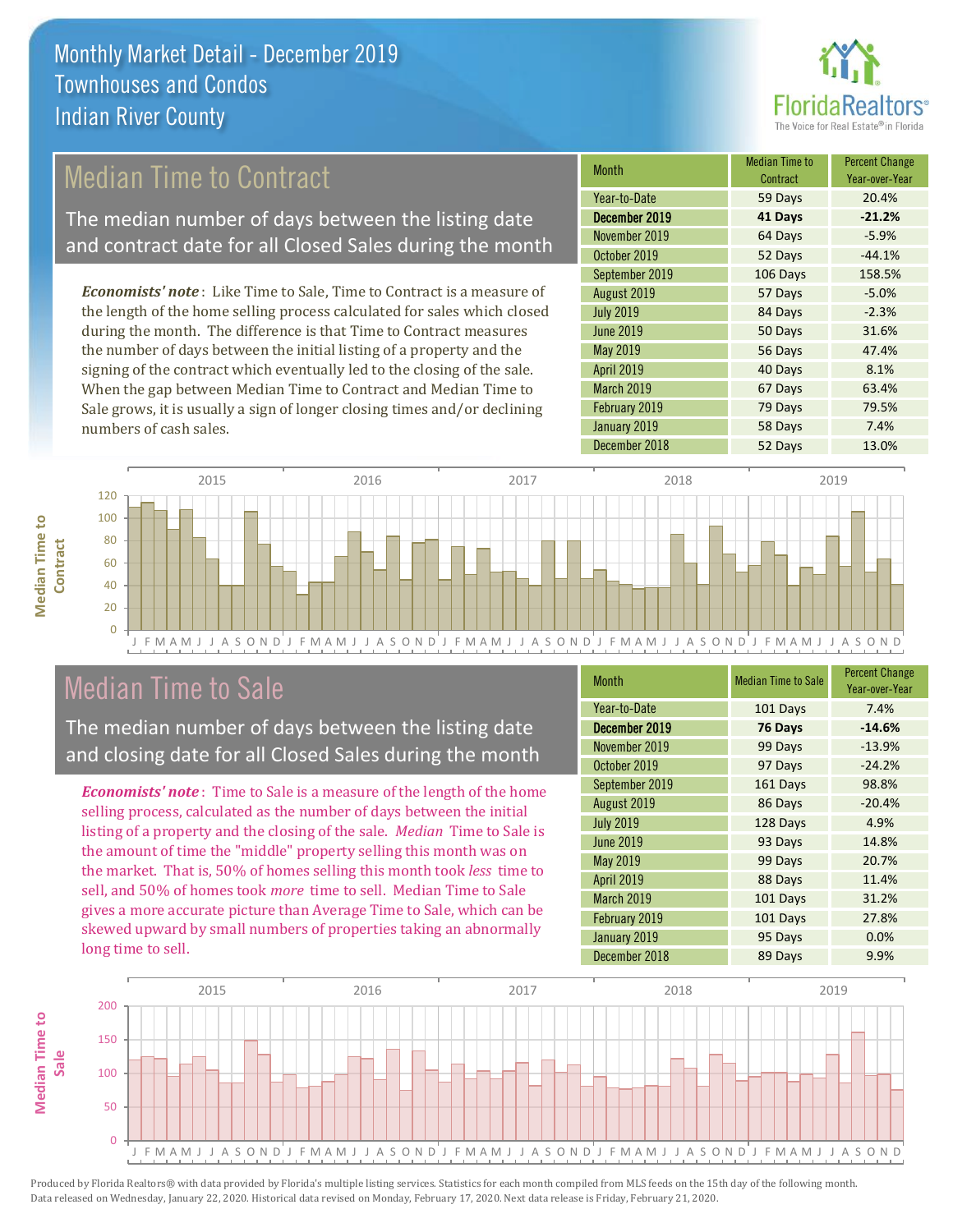

#### *Economists' note* : Because of the typical length of time it takes for a sale to close, economists consider Pending Sales to be a decent indicator of potential future Closed Sales. It is important to bear in mind, however, that not all Pending Sales will be closed successfully. So, the effectiveness of Pending Sales as a future indicator of Closed Month New Pending Sales Percent Change Year-over-Year December 2019 **57 18.8%** Year-to-Date 882 3.4% May 2019 **91** 15.2% November 2019 55 -5.2% October 2019 73 62.2% July 2019 **67** 13.6% June 2019 71 6.0% September 2019 **55** 12.2% August 2019 **63** -21.3% April 2019 **91** -2.2% New Pending Sales The number of listed properties that went under contract during the month

Sales is susceptible to changes in market conditions such as the availability of financing for homebuyers and the inventory of distressed properties for sale.

**New Listings**



## New Listings

The number of properties put onto the market during the month

*Economists' note* : New Listings tend to rise in delayed response to increasing prices, so they are often seen as a lagging indicator of market health. As prices rise, potential sellers raise their estimations of value—and in the most recent cycle, rising prices have freed up many potential sellers who were previously underwater on their mortgages. Note that in our calculations, we take care to not include properties that were recently taken off the market and quickly relisted, since these are not really *new* listings.

| <b>Month</b>     | <b>New Listings</b> | <b>Percent Change</b><br>Year-over-Year |
|------------------|---------------------|-----------------------------------------|
| Year-to-Date     | 1,255               | 5.8%                                    |
| December 2019    | 81                  | 11.0%                                   |
| November 2019    | 123                 | 11.8%                                   |
| October 2019     | 132                 | 28.2%                                   |
| September 2019   | 65                  | $-8.5%$                                 |
| August 2019      | 85                  | $-18.3%$                                |
| <b>July 2019</b> | 84                  | 29.2%                                   |
| <b>June 2019</b> | 72                  | 2.9%                                    |
| May 2019         | 82                  | 9.3%                                    |
| April 2019       | 114                 | $-2.6%$                                 |
| March 2019       | 137                 | 7.0%                                    |
| February 2019    | 125                 | $-13.2%$                                |
| January 2019     | 155                 | 23.0%                                   |
| December 2018    | 73                  | 7.4%                                    |

March 2019 **96** -6.8% February 2019 **78** -12.4% January 2019 **85** 2.4% December 2018 18 48 2.1%

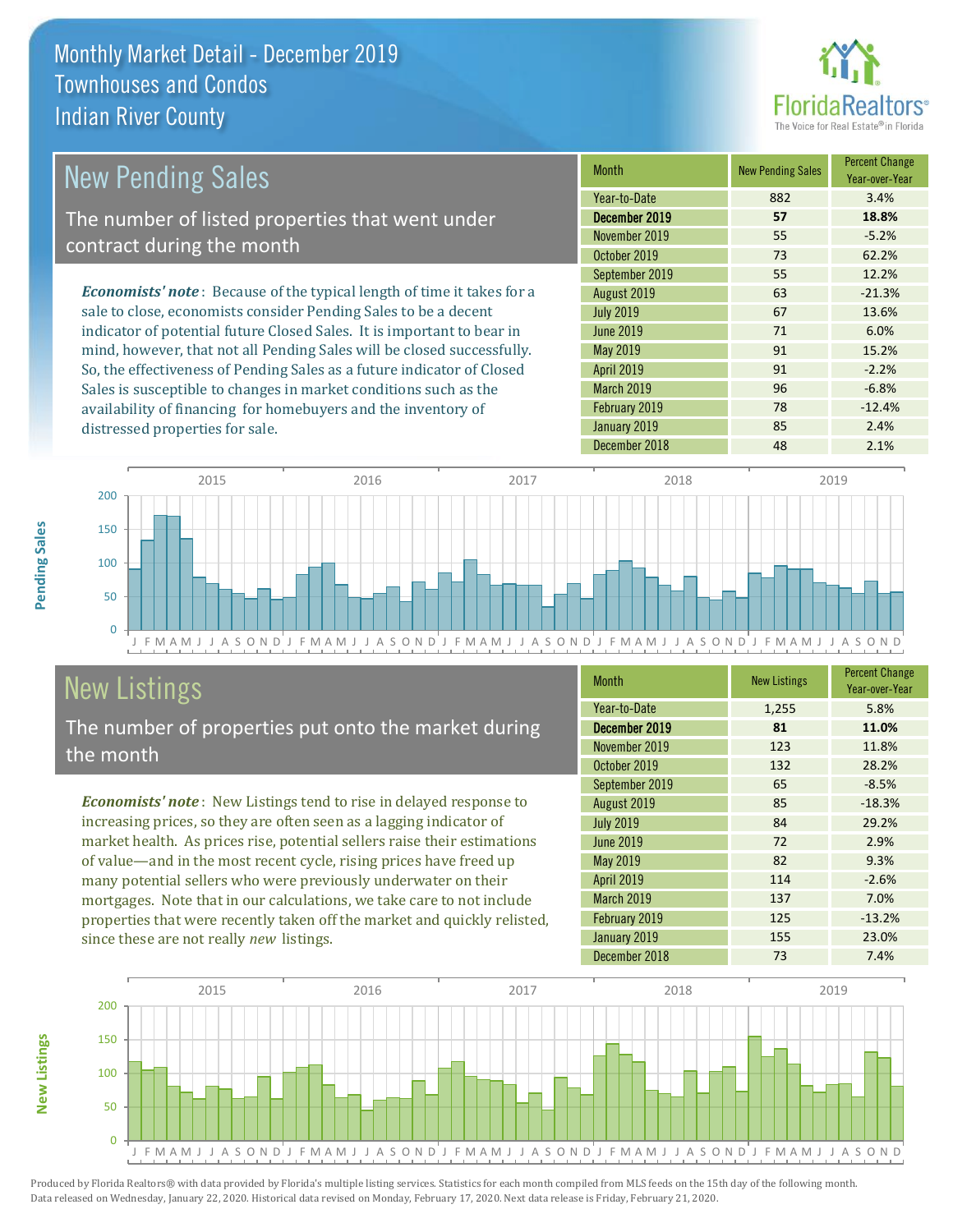

## Inventory (Active Listings) The number of property listings active at the end of the month

*Economists' note* : There are a number of ways to define and calculate Inventory. Our method is to simply count the number of active listings on the last day of the month, and hold this number to compare with the same month the following year. Inventory rises when New Listings are outpacing the number of listings that go off-market (regardless of whether they actually sell). Likewise, it falls when New Listings aren't keeping up with the rate at which homes are going off-market.

| Month                    | Inventory | <b>Percent Change</b><br>Year-over-Year |
|--------------------------|-----------|-----------------------------------------|
| <b>YTD (Monthly Avg)</b> | 490       | 22.8%                                   |
| December 2019            | 539       | 21.7%                                   |
| November 2019            | 511       | 12.8%                                   |
| October 2019             | 456       | 9.1%                                    |
| September 2019           | 418       | 14.5%                                   |
| August 2019              | 430       | 17.2%                                   |
| <b>July 2019</b>         | 443       | 26.2%                                   |
| <b>June 2019</b>         | 463       | 28.6%                                   |
| <b>May 2019</b>          | 517       | 27.0%                                   |
| <b>April 2019</b>        | 539       | 27.4%                                   |
| <b>March 2019</b>        | 530       | 27.7%                                   |
| February 2019            | 537       | 27.6%                                   |
| January 2019             | 501       | 35.8%                                   |
| December 2018            | 443       | 35.9%                                   |



## Months Supply of Inventory

An estimate of the number of months it will take to deplete the current Inventory given recent sales rates

*Economists' note* : MSI is a useful indicator of market conditions. The benchmark for a balanced market (favoring neither buyer nor seller) is 5.5 months of inventory. Anything higher is traditionally a buyers' market, and anything lower is a sellers' market. There is no single accepted way of calculating MSI. A common method is to divide current Inventory by the most recent month's Closed Sales count, but this count is a usually poor predictor of future Closed Sales due to seasonal cycles. To eliminate seasonal effects, we use the 12-month average of monthly Closed Sales instead.

| <b>Month</b>             | <b>Months Supply</b> | <b>Percent Change</b><br>Year-over-Year |
|--------------------------|----------------------|-----------------------------------------|
| <b>YTD (Monthly Avg)</b> | 7.3                  | 19.7%                                   |
| December 2019            | 7.7                  | 13.2%                                   |
| November 2019            | 7.5                  | 11.9%                                   |
| October 2019             | 6.7                  | 9.8%                                    |
| September 2019           | 6.1                  | 10.9%                                   |
| August 2019              | 6.2                  | 10.7%                                   |
| <b>July 2019</b>         | 6.4                  | 20.8%                                   |
| <b>June 2019</b>         | 6.9                  | 25.5%                                   |
| May 2019                 | 7.7                  | 24.2%                                   |
| <b>April 2019</b>        | 8.1                  | 24.6%                                   |
| March 2019               | 8.0                  | 23.1%                                   |
| February 2019            | 8.1                  | 24.6%                                   |
| January 2019             | 7.7                  | 35.1%                                   |
| December 2018            | 6.8                  | 38.8%                                   |

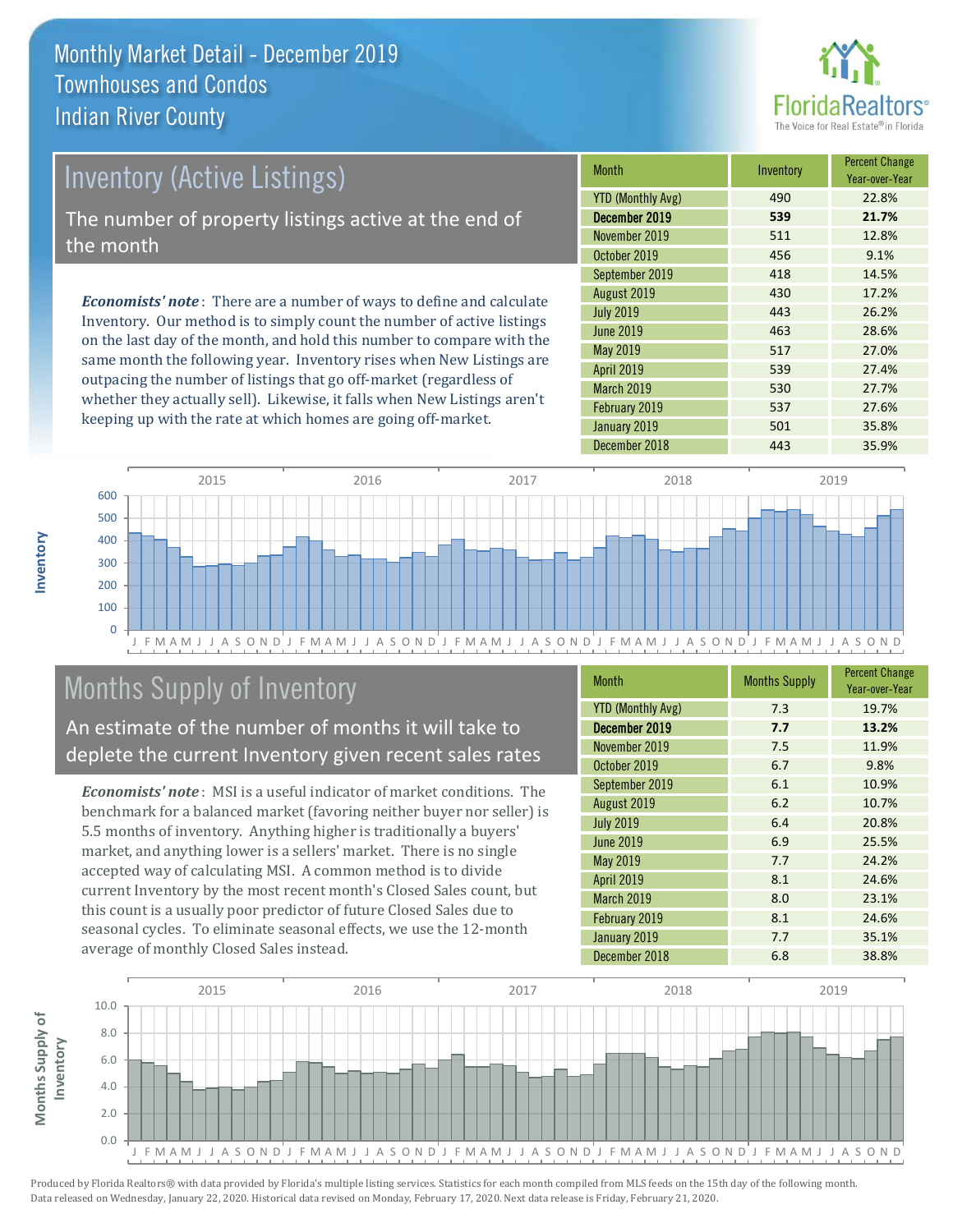

#### *Economists' note:* Closed Sales are one of the simplest—yet most important—indicators for the residential real estate market. When comparing Closed Sales across markets of different sizes, we recommend comparing the percent changes in sales rather than the number of sales. Closed Sales (and many other market metrics) are affected by seasonal cycles, so actual trends are more accurately represented by year-over-year changes (i.e. comparing a month's sales to the amount of sales in the same month in the previous year), rather than changes from one month to the next. \$1,000,000 or more 4 N/A  $$250,000 - $299,999$  4 -33.3% \$300,000 - \$399,999 5 150.0% \$400,000 - \$599,999 7 133.3% \$600,000 - \$999,999 3 0.0% \$150,000 - \$199,999 6 -25.0% \$200,000 - \$249,999 5 150.0%  $$100,000 - $149,999$  24 84.6% Sale Price Closed Sales Percent Change Year-over-Year Less than \$50,000 0 0 N/A  $$50,000 - $99,999$  7 -22.2% Closed Sales by Sale Price The number of sales transactions which closed during the month



## Median Time to Contract by Sale Price The median number of days between the listing date and contract date for all Closed Sales during the month

*Economists' note* : Like Time to Sale, Time to Contract is a measure of the length of the home selling process calculated for sales which closed during the month. The difference is that Time to Contract measures the number of days between the initial listing of a property and the signing of the contract which eventually led to the closing of the sale. When the gap between Median Time to Contract and Median Time to Sale grows, it is usually a sign of longer closing times and/or declining numbers of cash sales.

| <b>Sale Price</b>     | <b>Median Time to</b><br>Contract | <b>Percent Change</b><br>Year-over-Year |
|-----------------------|-----------------------------------|-----------------------------------------|
| Less than \$50,000    | (No Sales)                        | N/A                                     |
| $$50,000 - $99,999$   | 41 Days                           | 5.1%                                    |
| $$100,000 - $149,999$ | 29 Days                           | $-29.3%$                                |
| $$150,000 - $199,999$ | 66 Days                           | $-45.5%$                                |
| \$200,000 - \$249,999 | 194 Days                          | $-10.2%$                                |
| \$250,000 - \$299,999 | 15 Days                           | $-93.8%$                                |
| \$300,000 - \$399,999 | 91 Days                           | 333.3%                                  |
| \$400,000 - \$599,999 | 243 Days                          | 8.5%                                    |
| \$600,000 - \$999,999 | 64 Days                           | 60.0%                                   |
| \$1,000,000 or more   | 123 Days                          | N/A                                     |

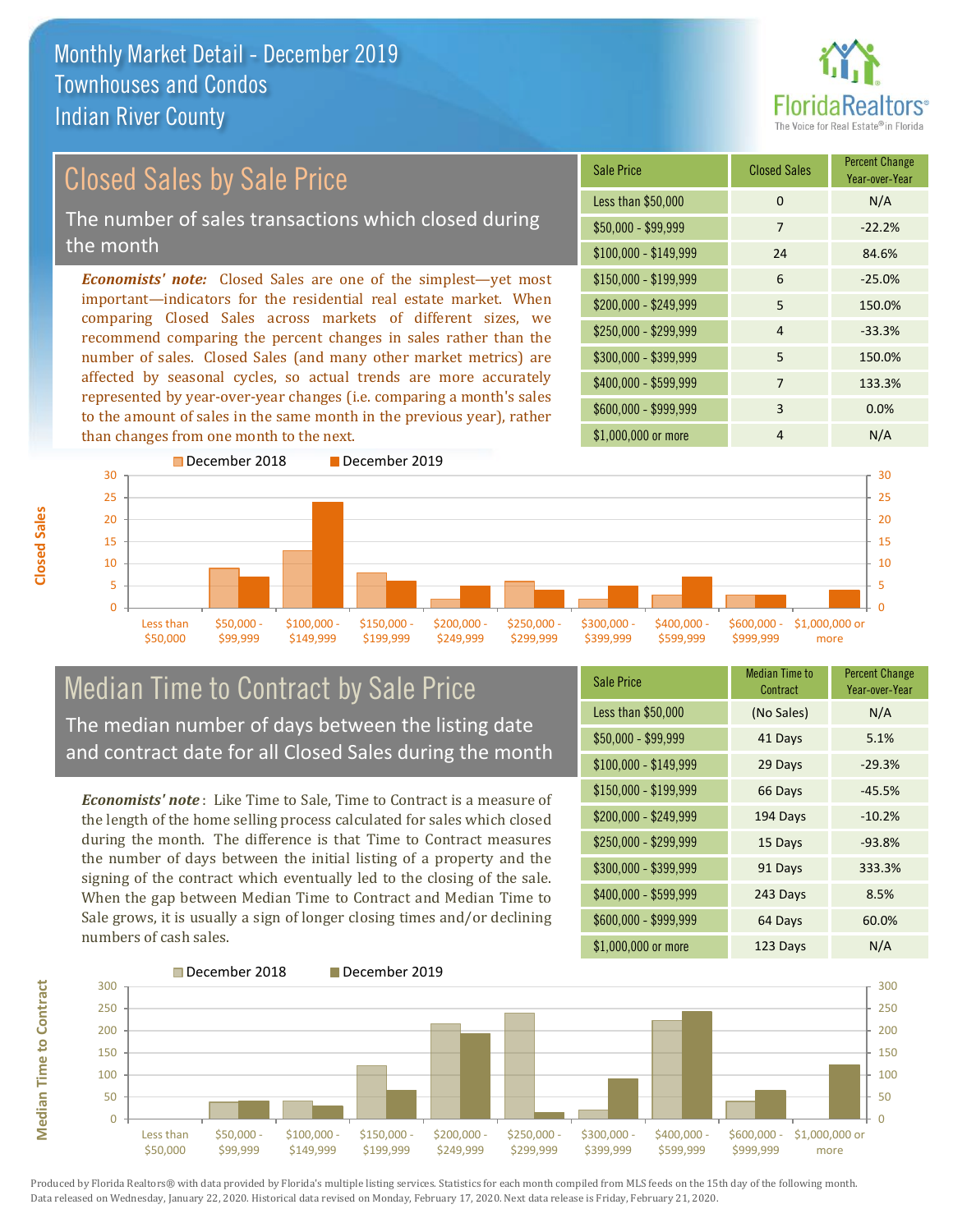

# New Listings by Initial Listing Price

The number of properties put onto the market during the month

*Economists' note:* New Listings tend to rise in delayed response to increasing prices, so they are often seen as a lagging indicator of market health. As prices rise, potential sellers raise their estimations of value—and in the most recent cycle, rising prices have freed up many potential sellers who were previously underwater on their mortgages. Note that in our calculations, we take care to not include properties that were recently taken off the market and quickly relisted, since these are not really *new* listings.

| <b>Initial Listing Price</b> | <b>New Listings</b> | <b>Percent Change</b><br>Year-over-Year |
|------------------------------|---------------------|-----------------------------------------|
| Less than \$50,000           | 0                   | N/A                                     |
| $$50,000 - $99,999$          | 13                  | 8.3%                                    |
| $$100,000 - $149,999$        | 23                  | 35.3%                                   |
| $$150,000 - $199,999$        | 15                  | 25.0%                                   |
| \$200,000 - \$249,999        | 5                   | $-28.6%$                                |
| \$250,000 - \$299,999        | $\overline{4}$      | $-50.0%$                                |
| \$300,000 - \$399,999        | 9                   | 28.6%                                   |
| \$400,000 - \$599,999        | 7                   | 40.0%                                   |
| \$600,000 - \$999,999        | $\overline{4}$      | 300.0%                                  |
| \$1,000,000 or more          | 1                   | $-75.0%$                                |



## Inventory by Current Listing Price The number of property listings active at the end of the month

*Economists' note* : There are a number of ways to define and calculate Inventory. Our method is to simply count the number of active listings on the last day of the month, and hold this number to compare with the same month the following year. Inventory rises when New Listings are outpacing the number of listings that go off-market (regardless of whether they actually sell). Likewise, it falls when New Listings aren't keeping up with the rate at which homes are going off-market.

| <b>Current Listing Price</b> | Inventory    | <b>Percent Change</b><br>Year-over-Year |
|------------------------------|--------------|-----------------------------------------|
| Less than \$50,000           | $\mathbf{1}$ | N/A                                     |
| $$50,000 - $99,999$          | 70           | 62.8%                                   |
| $$100,000 - $149,999$        | 89           | 50.8%                                   |
| $$150,000 - $199,999$        | 48           | $-18.6%$                                |
| \$200,000 - \$249,999        | 36           | 2.9%                                    |
| \$250,000 - \$299,999        | 45           | 4.7%                                    |
| \$300,000 - \$399,999        | 88           | 100.0%                                  |
| \$400,000 - \$599,999        | 64           | $-3.0%$                                 |
| \$600,000 - \$999,999        | 60           | 3.4%                                    |
| \$1,000,000 or more          | 38           | 5.6%                                    |



Produced by Florida Realtors® with data provided by Florida's multiple listing services. Statistics for each month compiled from MLS feeds on the 15th day of the following month. Data released on Wednesday, January 22, 2020. Historical data revised on Monday, February 17, 2020. Next data release is Friday, February 21, 2020.

**Inventory**